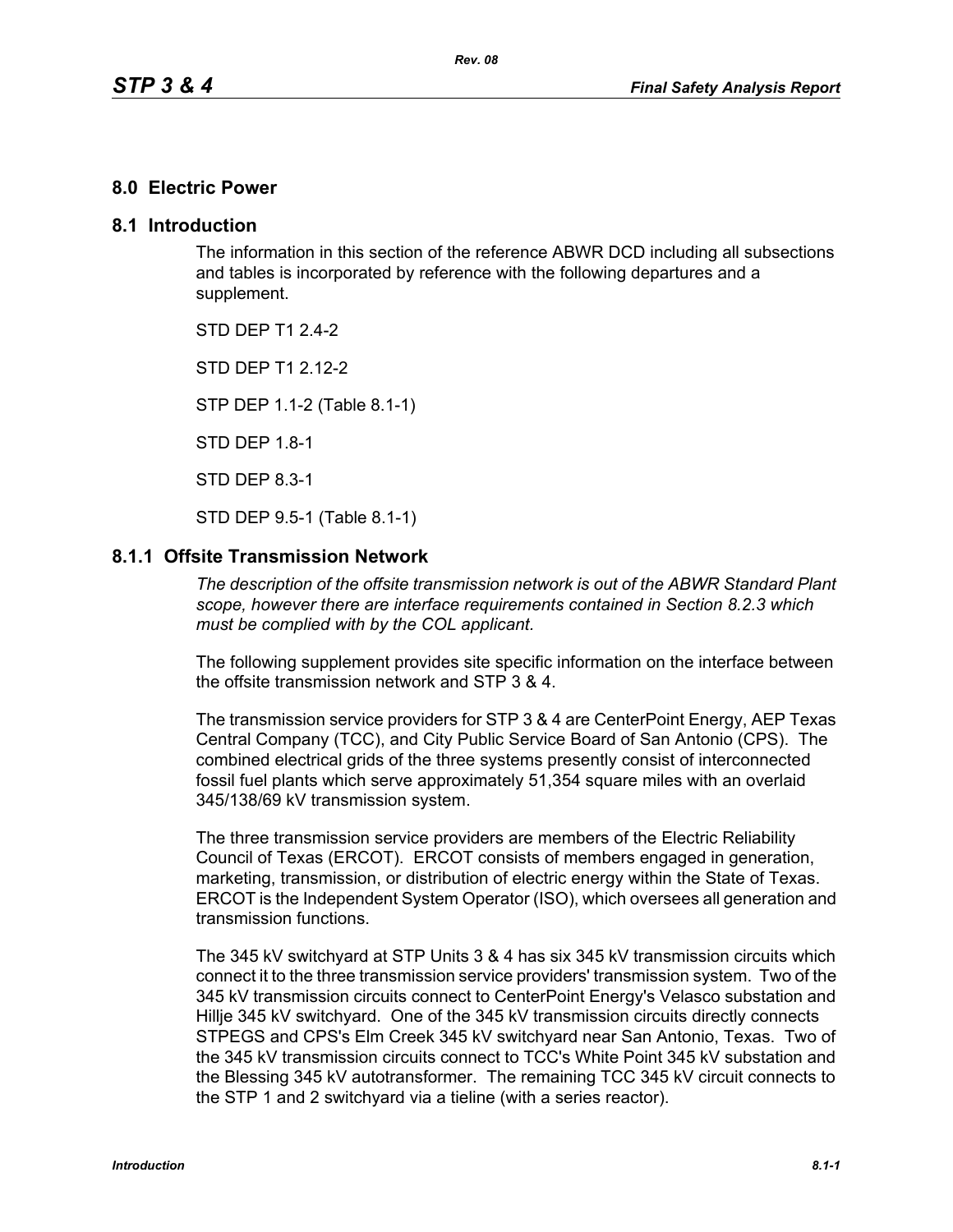# **8.1.2 Electric Power Distribution System**

#### **8.1.2.0 Definitions**

STD DEP 1.8-1

*Safety-related—Any Class 1E power or protection system device included in the scope of IEEE-*279 603 *or IEEE-308. (This term is explicitly defined in IEEE-100, though not in IEEE-308.) Note that "safety-related" includes both electrical and nonelectrical equipment, whereas "Class 1E" pertains only to electrical equipment (i.e., any equipment which has an electrical interface).*

### **8.1.2.1 Description of Offsite Electrical Power System**

STD DEP 8.3-1

*The scope of the offsite electrical power system includes the entire offsite transmission network and the transmission lines coming into the switchyards to the termination of the bus duct and power cables at the input terminals of the circuit breakers for the 6.9 kV* medium voltage *switchgear. The COL applicant has design responsibility for portions of the offsite power system. The scope split is as defined in the detailed description of the offsite power system in Subsection 8.2.1.1.*

*The 1500 MVA main power transformer is a bank of three single phase transformers. One single phase installed spare transformer is provided.*

*One, three-winding 37.5 MV ·A unit reserve auxiliary transformer (RAT) provides power via one secondary winding for the Class 1E buses as an alternate to the "Normal Preferred" power. The other secondary winding supplies reserve power to the non-Class 1E buses. This is truly a reserve transformer because unit startup is accomplished from the normal preferred power, which is backfed from the offsite transmission network over the main power circuit to the unit auxiliary transformers. The two low voltage windings of the reserve transformer are rated 18.75 MV-A each.*

There are two (2) three winding reserve auxiliary transformers (RATs), each with one 13.8 kV and one 4.16 kV secondary winding that provide alternate preferred power to connected loads.

*A 9mW* minimum of 20 MW *combustion turbine generator is provided as an alternate AC power source. The unit is capable of providing power to non-Class 1E plant investment protection buses and Class 1E buses. The combustion turbine generator is non-safety-related.*

# **8.1.2.2 Description of Onsite AC Power Distribution System**

STD DEP 8.3-1

*Three non-Class 1E buses and one Class 1E division receive power from the single unit auxiliary transformer assigned to each load group. Load groups A, B and C line up with Divisions I, II and III, respectively. One winding of the reserve auxiliary transformer may be utilized to supply reserve power to the non-Class 1E buses either directly or*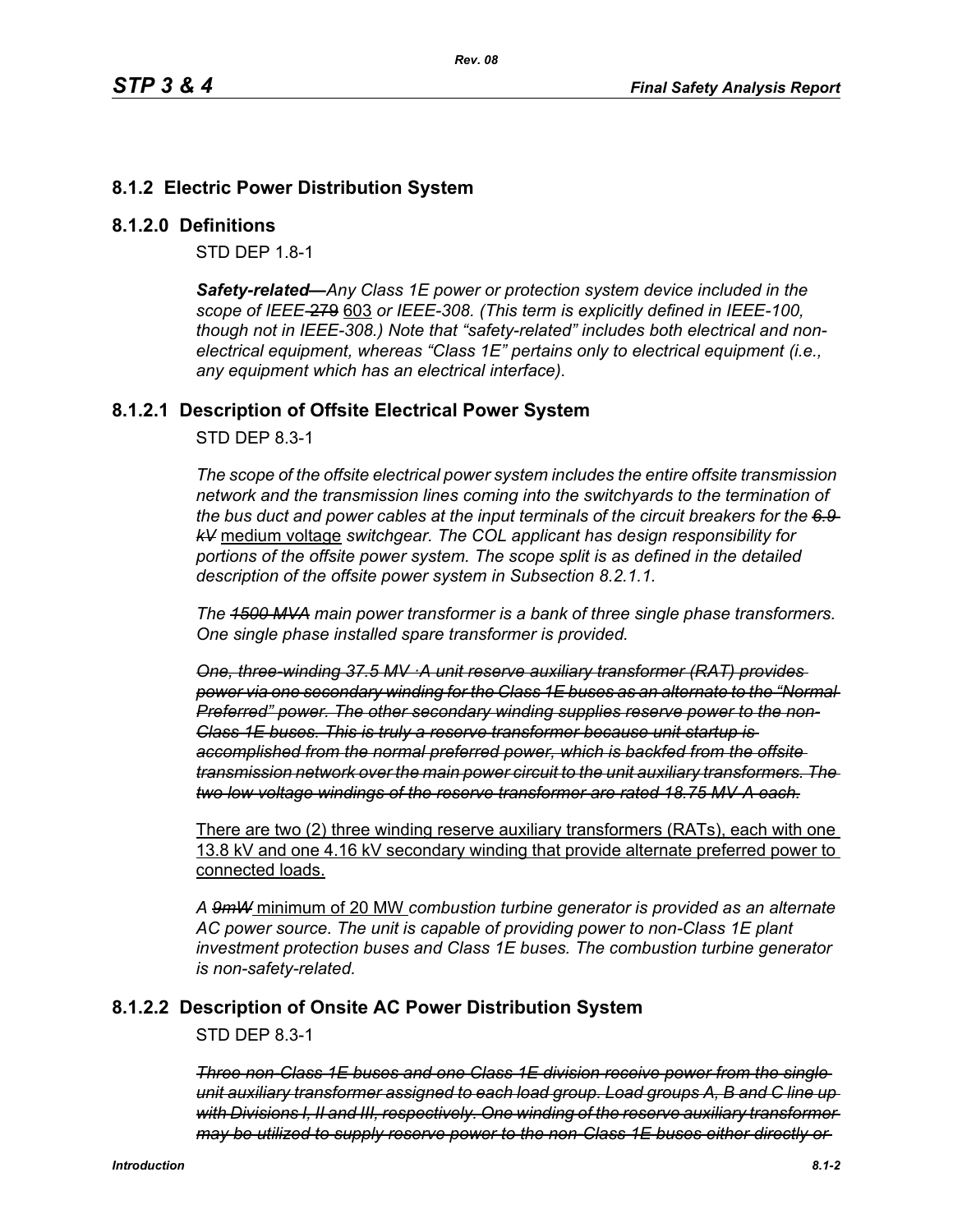*indirectly through bus tie breakers. The three Class 1E buses may be supplied power from the other winding of the reserve auxiliary transformer.*

Unit auxiliary transformers (UATs) A & B each provide power to three non-Class 1E buses and one Class 1E bus. UAT C provides power to one non-Class 1E bus and one Class 1E bus. The 13.8 kV reserve auxiliary transformer (RAT) windings can be used to supply reserve power to non-Class 1E power generation buses. The 4.16 kV RAT windings can be used to supply reserve power to the plant investment protection (PIP) buses and also to the three (3) Class 1E buses.

*In general, motors larger than 300 kW are supplied from the 6.9 kV* medium voltage *metal-clad (M/C) bus. Motors 300 kW or smaller but larger than 100 kW are supplied power from 480V power center (P/C) switchgear. Motors 100 kW or smaller are supplied power from 480V motor control centers (MCC). The 6.9 kV* medium voltage *and 480V single line diagrams are shown in Figure 8.3-1.*

*During normal plant operation all of the non-Class 1E buses and two of the Class 1E*  buses are supplied with power from the main turbine generator through the unit *auxiliary transformers. The remaining Class 1E bus is supplied from the* a *reserve auxiliary transformer* (RAT)*. This division is immediately available, without a bus transfer, if the normal preferred power is lost to the other two divisions.*

*The Division I, II, and III standby AC power supplies consist of an independent 6.9* 4.16 *kV Class 1E diesel generator (D/G), one for each division. Each D/G may be connected to its respective 6.9* 4.16 *kV Class 1E switchgear bus through a circuit breaker located in the switchgear.*

*The plant 480 VAC power system distributes sufficient power for normal auxiliary and Class 1E 480 volt plant loads. All Class 1E elements of the 480V power distribution system are supplied via the 6.9* 4.16 *kV Class 1E switchgear and, therefore, are capable of being fed by the normal preferred, alternate preferred, standby diesel generator, or combustion turbine generator power supplies.*

STD DEP T1 2.12-2

*The Class 1E 120 VAC instrument power system, Figure 8.3-2, provides for Class 1E plant controls and instrumentation. The system is separated into Divisions I, II, and III,* and IV *with distribution panels and local control panels fed from their respective divisional sources*, except Division IV is fed from the Division II source.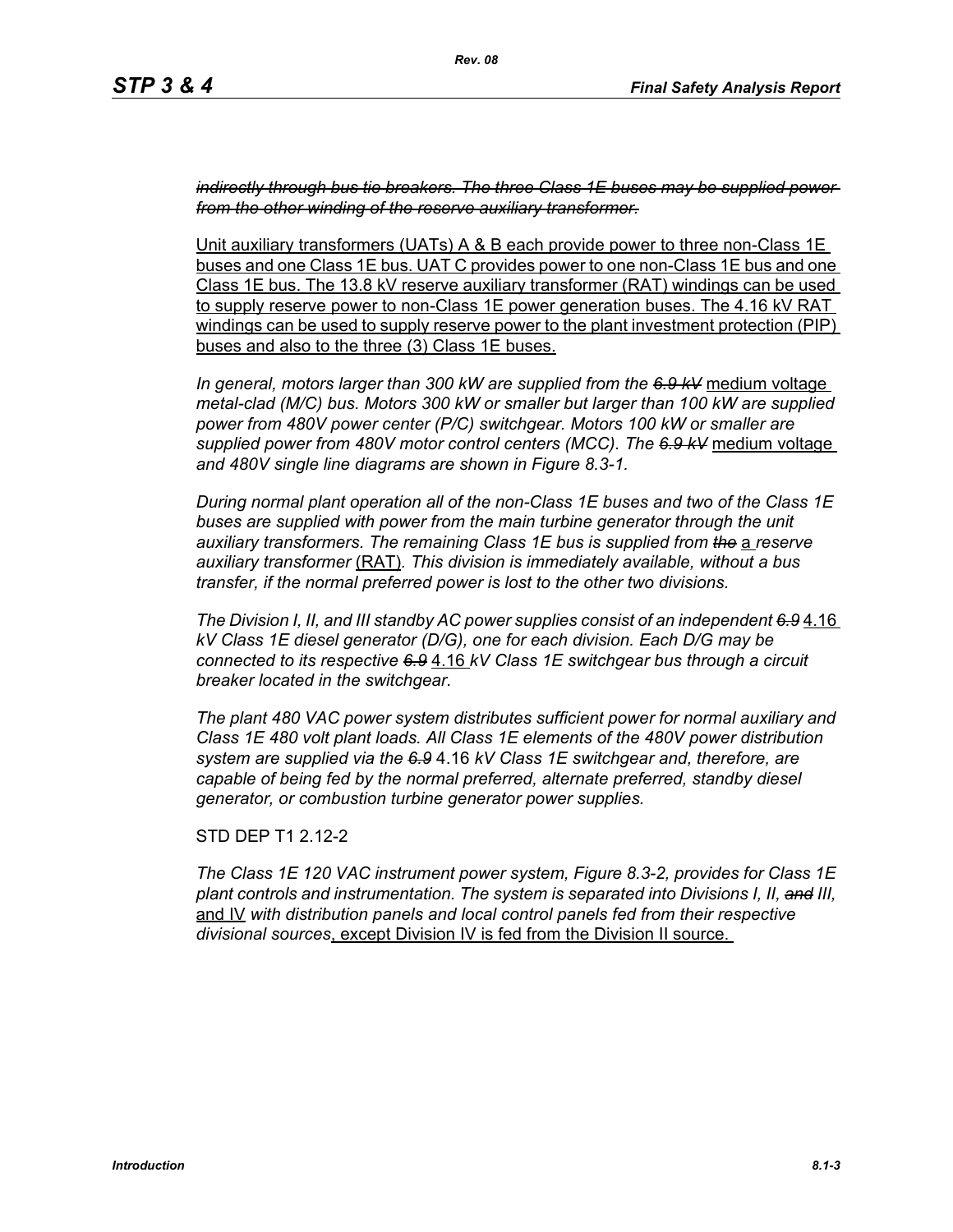# **8.1.2.3 Safety Loads**

STD DEP 8.3-1

*The safety loads utilize various Class 1E AC and/or DC sources for instrumentation and motive or control power or both for all systems required for safety. Combinations of power sources may be involved in performing a single safety function. For example, low voltage DC power in the control logic may provide an actuation signal to control a 6.9* 4.16 *kV circuit breaker to drive a large AC-powered pump motor. The systems required for safety are listed below:*

- *(3) ESF Support Systems*
	- *(d) Not Used* Reactor Service Water System (RSW)
	- (i) Leak Detection and Isolation System (LDS)

#### **8.1.3.1.1.1 Onsite Power Systems - General**

STD DEP 8.3-1

*The unit's total Class 1E power load is divided into three divisions. Each division is fed by an independent 6.9* 4.16 *kV Class 1E bus, and each division has access to one onsite and two offsite power sources. An additional power source is provided by the combustion turbine generator (CTG). A description of the CTG is provided in Subsection 9.5.11.*

*Divisions I, II, and III standby AC power supplies have sufficient capacity to provide power to all their respective loads. Loss of the preferred power supply, as detected by 6.9* 4.16 *kV Class 1E bus under-voltage relays, will cause the standby power supplies to start and connect automatically, in sufficient time to safely shut down the reactor or limit the consequences of a design basis accident (DBA) to acceptable limits and maintain the reactor in a safe condition.*

#### STD DEP T1 2.4-2

*The Class 1E 6.9* 4.16 *kV Divisions I, II, and III switchgear buses, and associated 6.9* 4.16*kV diesel generators,* the safety-related 13.8 kV breakers (to trip condensate pumps in case of feedwater pipe break), *480 VAC distribution systems, and Divisions I, II, III and IV, 120 VAC and 125 VDC power and control systems conform to Seismic Category I requirements. This equipment is housed in Seismic Category I structures except for some control sensors associated with the Reactor Protection System [Subsection 9A.5.5.1], and the Leak Detection System [Subsection 9A.5.5.7]*, and the safety-related 13.8 kV breakers (Subsection 8.3.1.1.1)*. Seismic Qualification is in accordance with IEEE-344 (Section 3.10).*

# **8.1.3.1.2.1 General Design Criteria**

STP DEP 1.1-2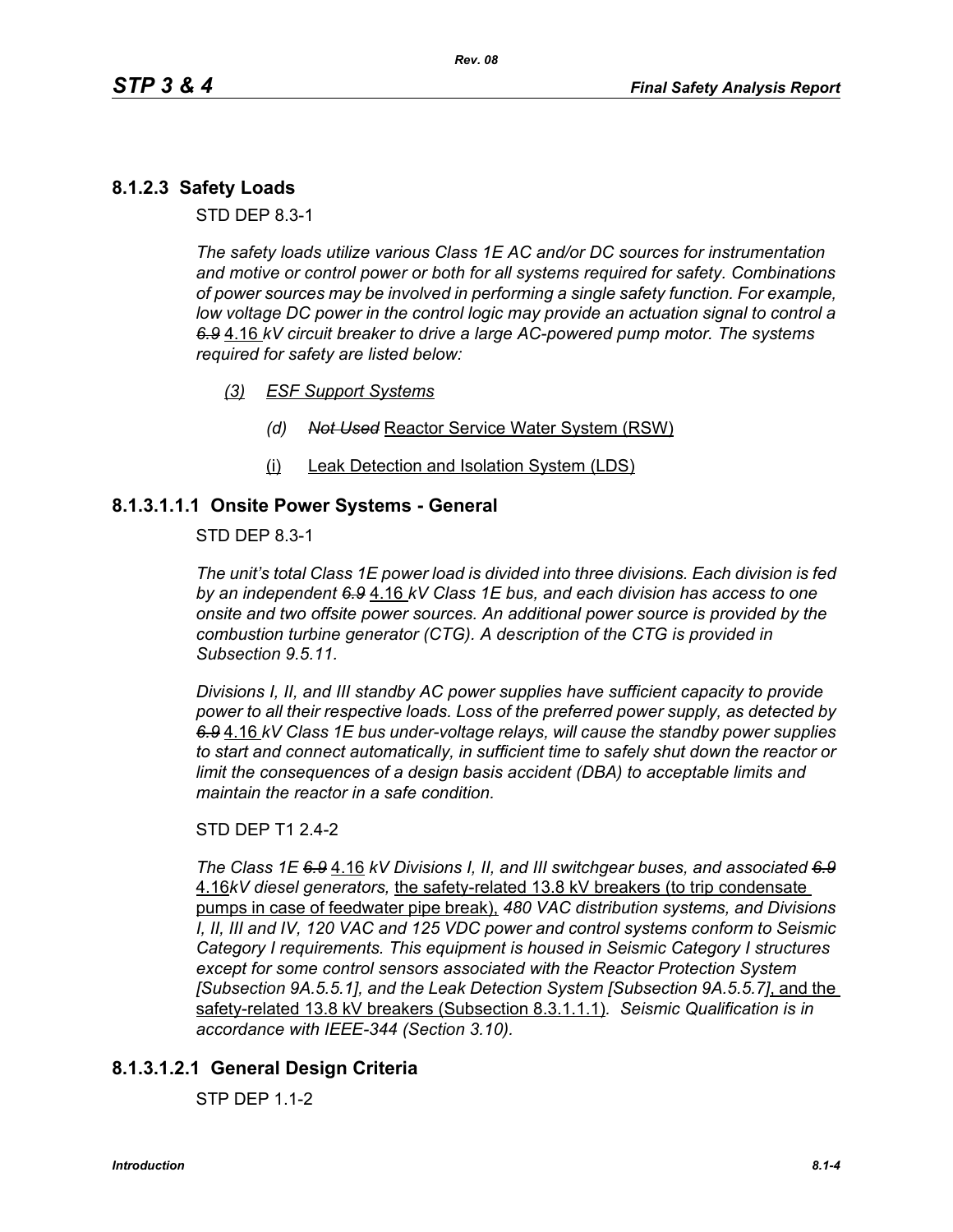*(3) GDC 5 - Sharing of Structures, Systems and Components* 

*The ABWR is a single-unit plant design. Therefore this GDC is not applicable.* STP 3 & 4 is a dual-unit station. Units 3 & 4 do not share AC or DC onsite emergency and shutdown electric systems. The onsite electric power systems are independent, separate, and designed with the capability of supplying minimum Engineered Safety Feature loads and loads required for attaining a safe and orderly cold shutdown of each unit, assuming a single failure and loss of offsite power.

# **8.1.3.1.2.2 NRC Regulatory Guides**

STP DEP 1.1-2

#### STD DEP 9.5-1

*(7)* RG 1.81 - Shared Emergency and Shutdown Electric Systems for Multi-Unit Nuclear Power Plants

*The ABWR is designed as a single-unit plant. Therefore, this Regulatory Guide is not applicable.* STP 3 & 4 is a dual-unit station. Units 3 & 4 do not share AC or DC onsite emergency and shutdown electric systems. The onsite electric power systems are independent, separate, and designed with the capability of supplying minimum Engineered Safety Feature loads and loads required for attaining a safe and orderly cold shutdown of each unit, assuming a single failure and loss of offsite power.

*(9) RC 1.108 Periodic Testing of Diesel Generator Units Used as Onsite Electric Power Systems at Nuclear Power Plants* Not Used

# **8.1.4 COL License Information**

# **8.1.4.1 Diesel Generator Reliability**

The following standard supplement addresses COL License Information Item 8.1.

Procedure(s) to monitor onsite emergency diesel generator performance in accordance with the recommendations of NUREG/CR-0660 "Enhancement of On-site Emergency Diesel Generator Reliability," will be developed before fuel load to obtain improved performance and better reliability from the standby emergency diesel generators. Training will also be developed for maintenance personnel and other appropriate plant personnel in the proper operation and maintenance of the standby emergency diesel generators. These procedures will be developed consistent with the plant operating procedure development plan in Section 13.5. (COM 8.1-1)